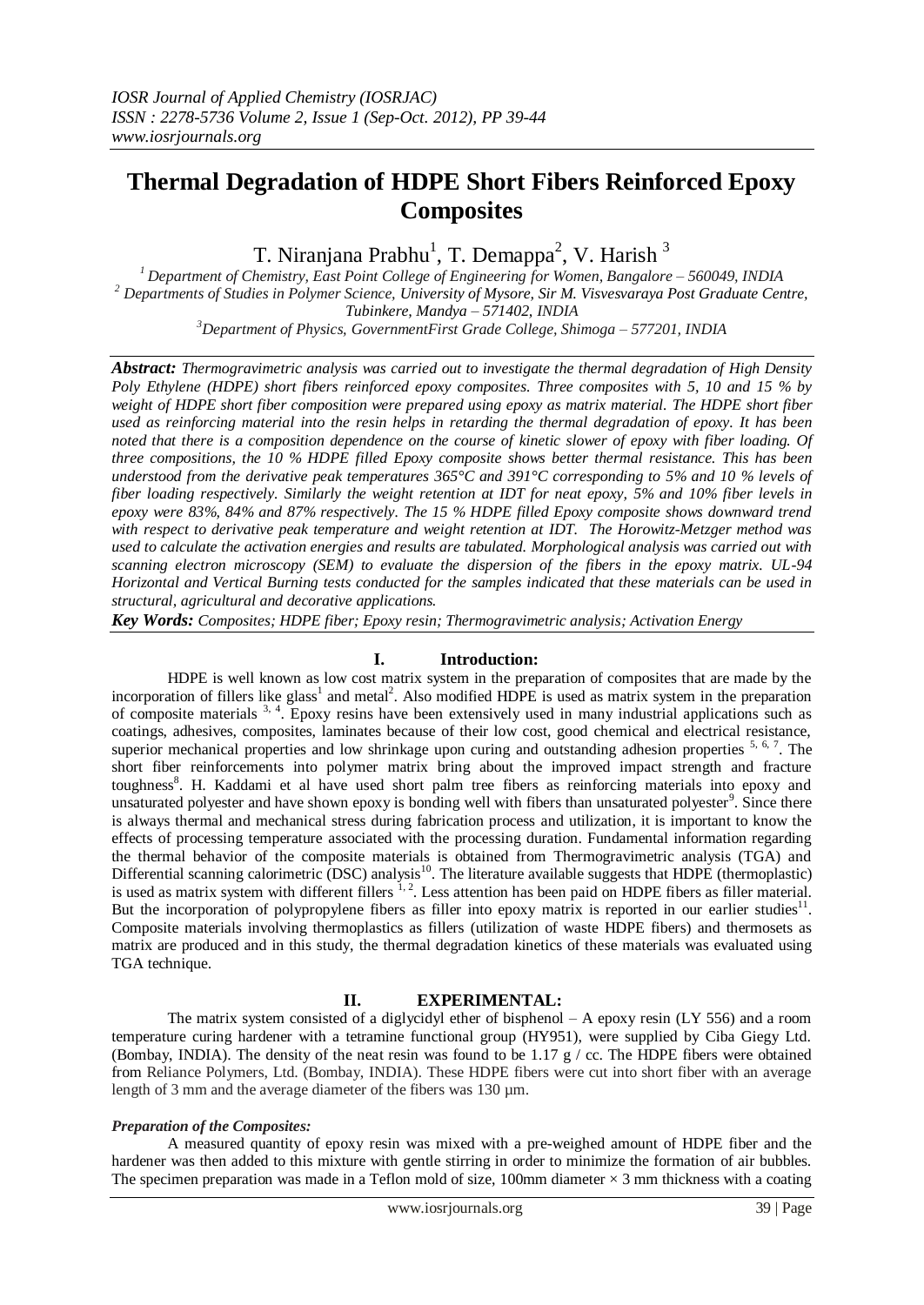of silicone releasing agent for easy removal of cast specimen. The mixture was left to cure at room temperature for about 48 h. The cured rigid plate sample was withdrawn from the mold and post cured at 80°C for 4 h. Similarly the epoxy based composite samples with 5, 10, and 15 wt% of short HDPE fibers were cast and a neat epoxy sample was prepared by mixing the resin and hardener with same curing conditions.

#### *TGA and Morphological analysis:*

TGA measurements were carried out with 10 mg of HDPE fiber – epoxy resin composite samples at a heating rate of 10°C/min in a nitrogen atmosphere with a Thermogravimetric Analyzer (SDTQ 600, TA Instruments, USA). The thermal decomposition of each sample occurred in a programmed temperature range between room temperature and 800°C. The continuous records of the weight loss and temperature were determined and analyzed to determine the nature of the thermal degradation, initial degradation temperature, and complete degradation temperature. The morphology of the prepared composites was examined with a LEICA S440i Scanning Electron Microscope (Leica Cambridge Ltd., UK).

*UL-94 Horizontal and Vertical Burning Tests:* The UL-94 Horizontal Burning test was conducted for samples of thickness 3mm, 127mm (5.0 inches) long and 12.7mm (0.5 inches) wide in a horizontal position over a standard Bunsen burner. The test measures burn rate in mm/min or inches/min. For the same sized samples UL-94 Vertical Burning test was also conducted. Both tests were carried as per the procedure of Underwriters Laboratories $^{12}$ .

### **III. Results And Discussion:**

The weight loss usually indicates the rate of polymer decomposition and often gives degradation mechanisms and other important information related to physical and chemical changes in various environmental  $conditions<sup>13</sup>$ .

Weight loss of the composites as a function of temperature was determined by TGA technique and is an irreversible process due to thermal degradation. Thermograms of 5, 10 and 15 % HDPE short fiber – epoxy resin composites show a two-stage weight loss; however the thermogram of neat epoxy and HDPE fiber alone shows single stage degradation (Figure1).

The neat epoxy resin shows the single stage degradation in the temperature range between  $335^{\circ}$ C and 426°C. Derivative peak temperature ( $T_{\text{max}}$ ) was found to be at 362°C. Also the HDPE fiber shows single stage degradation in the temperature range between 413°C and 485°C with  $T_{\text{max}}$  at 469°C.

The 5 % HDPE short fiber – epoxy resin composite system shows the major thermal degradation in the temperature range between  $339^{\circ}$ C and  $392^{\circ}$ C. It was clearly confirmed by the derivative weight loss curve exhibiting a peak at  $365^{\circ}C(T_{max})$ . The degradation in this range may be due to partial resin decomposition. The filler material retards the weight loss of the polymer. However the second stage degradation occurring in the higher temperature range between 489°C and 540°C may be attributed to the fact that of improved filler-resin bonding. This was confirmed by the derivative weight loss curve exhibiting a peak at  $510^{\circ}$ C (T<sub>max2</sub>). The complete decomposition was observed at around 600°C.



Figure 1. Thermograms of neat epoxy, HDPE fibers and epoxy resin reinforced with HDPE short fibers**.**

The 10 % HDPE fiber – epoxy resin composite system shows the major thermal degradation in the temperature range between  $353^{\circ}$ C and  $420^{\circ}$ C, and T<sub>max1</sub> was found to be at  $371^{\circ}$ C. However the second stage degradation occurred in the temperature range between 503 $^{\circ}$ C and 548 $^{\circ}$ C with T<sub>max2</sub> at 522 $^{\circ}$ C. This may be attributed to the fact that of increased filler fraction and improved filler-resin bonding. The complete decomposition has occurred at around 590°C.

The 15 % HDPE fiber – epoxy resin composite system shows the thermal degradation in the temperature range between 350°C and 412°C. The  $T_{max1}$  in this range was at 369°C. The second stage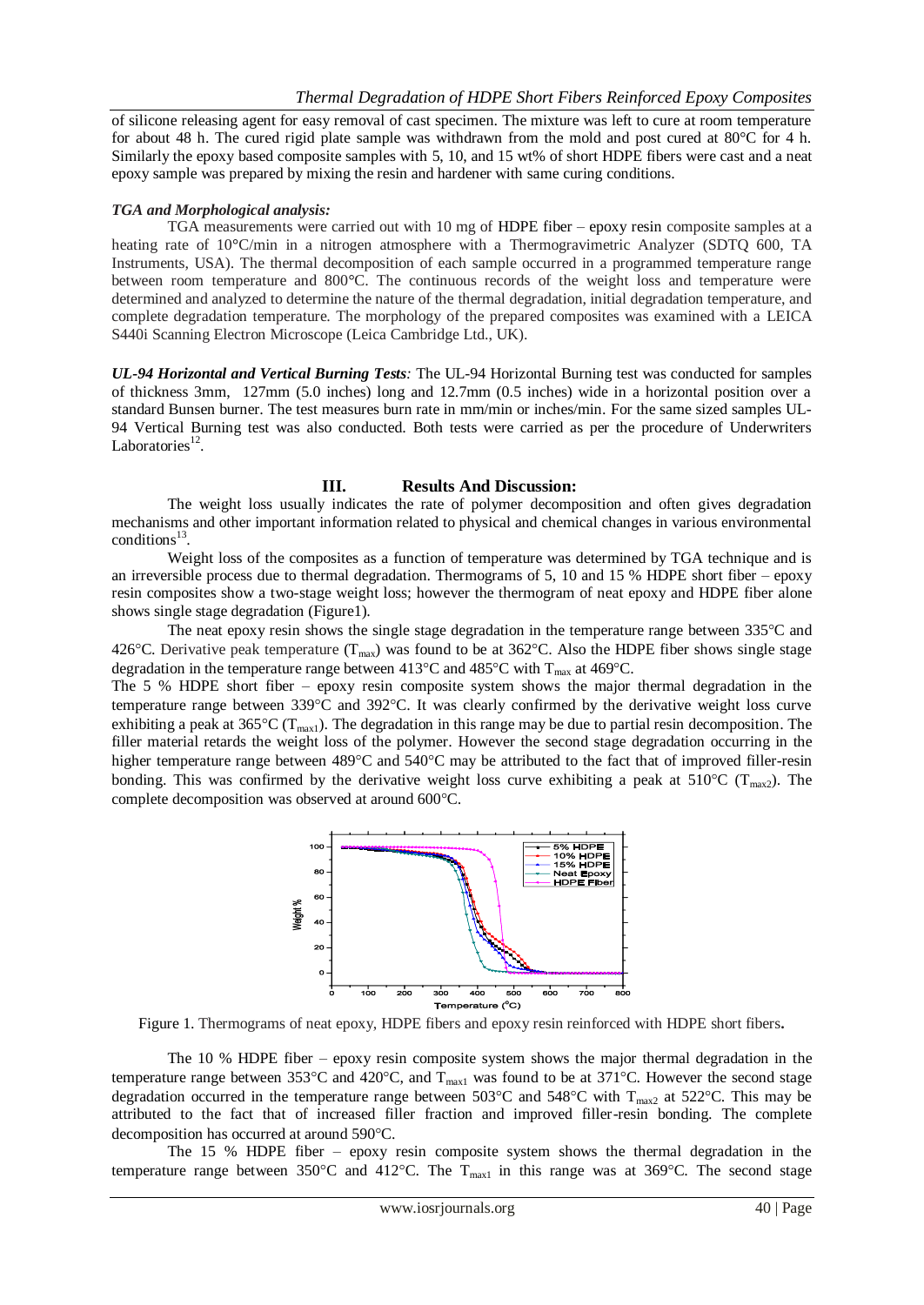degradation occurred in the temperature range between 453 °C and 482 °C with  $T_{\text{max2}}$  at 470 °C. The complete degradation has occurred at the temperature around 595°C.

The thermal resistance for the composites prepared is increasing in both first and second stage degradation with the increase in HDPE fiber content to certain extent and then decreasing after the critical level of the fiber content. The neat epoxy shows 83% weight retention, 5 % HDPE fiber – epoxy resin composite system shows the 84% weight retention, 10 % HDPE fiber – epoxy resin composite system shows the 87% weight retention and 15 % HDPE fiber – epoxy resin composite system shows 82% weight retention at initial degradation temperature, IDT.

The results show that HDPE short fibers used as reinforcing materials retard the first stage thermal degradation, and this can be attributed to the binding of the fibers to the resin. An increase in the weight percentage of the fiber material increases the thermal resistance and thermal stability to a certain extent. This may be due to the increased binding of fibers to the resin. Of the three composites, the 10 % HDPE fiber – epoxy resin composite shows very good thermal resistance, which has been shown by the increase in  $T_{\text{max1}}$  from 365°C for the 5 % HDPE fiber – epoxy resin composite to 371°C for the 10 % HDPE fiber – epoxy resin composite. Also the thermal stability for 10 % HDPE fiber – epoxy resin composite is more when compared to other samples, which has been shown by higher weight retention of 87% at IDT (Table 1). However, there is a marginal decrease in the  $T_{max1}$  i.e. 369°C and weight retention at IDT for the 15 % HDPE fiber – epoxy resin composite i.e. 82%. Because increasing the volume fraction of filler beyond certain limit reduces the performance of the composite, as an optimum amount of the matrix is necessary for the composite system<sup>11</sup>. An increase of the HDPE short fiber after critical level may not cause the increase in temperature at maximum rate of decomposition and weight retention at IDT as noted for the 15 % HDPE fiber – epoxy resin composite. For all three composites under study, the major degradation occurs between 339°C and 420°C. The end of degradation for all samples took place around 600°C.

The Horowitz–Metzger integral kinetic method<sup>14</sup> was applied to calculate the kinetic parameters. This method helps to determine the degradation activation energy with only one heating rate. In this study, the TGA curves at a heating rate of  $10^{\circ}$ C /min were used to calculate the degradation kinetics for all samples with the following equation:

$$
\left[\ln\left(\ln(1-\alpha)^{-1}\right)\right] = \frac{E\theta}{RT_{\text{Max}}^2}
$$

Where E = energy of activation,  $\theta = T - T_e$ , T = temperature at time t, T<sub>e</sub> = temperature at W/W<sub>0</sub> = 1/e, W<sub>0</sub> = Initial weight, W = Weight at time t, R is universal gas constant and  $α$  is the heating rate.

The calculated activation energies for neat epoxy, HDPE fiber and for stage 1 and 2 of three composite samples are reported in Table 1 along with other thermal properties such as IDT, weight retention at IDT and derivative peak rate of decomposition  $(R<sub>max</sub>)$ .

|                      | I Stage Degradation               |                                                |                               |                              |                                            | II Stage Degradation                |                                   |                            |                                     |                                            |
|----------------------|-----------------------------------|------------------------------------------------|-------------------------------|------------------------------|--------------------------------------------|-------------------------------------|-----------------------------------|----------------------------|-------------------------------------|--------------------------------------------|
| Samples              | IDT <sub>1</sub><br>$(^{\circ}C)$ | Weight<br>Retention<br>at <b>IDT</b><br>$(\%)$ | $T_{max1}$<br>$({}^{\circ}C)$ | $R_{max1}$<br>$(wt\% / min)$ | Activation<br>Energy<br>$(E1)$ ,<br>KJ/mol | $T_{1/2}$<br>$({}^\circ\mathrm{C})$ | IDT <sub>2</sub><br>$(^{\circ}C)$ | $T_{max2}$<br>$(^\circ C)$ | $R_{\text{max2}}$<br>$(wt\% / min)$ | Activation<br>Energy<br>$(E2)$ ,<br>KJ/mol |
| <b>Neat</b><br>Epoxy | 335                               | 83                                             | 362                           | 1.215                        | 7.87                                       | 371                                 | $\overline{\phantom{0}}$          | $\qquad \qquad$            |                                     |                                            |
| <b>HDPE</b><br>fiber | 413                               | 95                                             | 469                           | 1.95                         | 14.26                                      | 460                                 | $\overline{\phantom{0}}$          | $\qquad \qquad$            | $\overline{\phantom{0}}$            |                                            |
| 5HDPE-<br>EP         | 339                               | 84                                             | 365                           | 0.71                         | 9.41                                       | 374                                 | 489                               | 510                        | 0.252                               | 86.92                                      |
| 10HDPE-<br>EP        | 353                               | 87                                             | 371                           | 1.035                        | 11.12                                      | 401                                 | 503                               | 522                        | 0.312                               | 87.12                                      |
| 15HDPE-<br>EP        | 350                               | 82                                             | 369                           | 1.10                         | 10.21                                      | 398                                 | 453                               | 470                        | 0.361                               | 69.22                                      |

**Table 1.Thermal Properties of the HDPE-EPOXY composites**

The results obtained show that the activation energy increases with increasing fiber content to certain extent in both stages and suggests 10 % HDPE fiber – epoxy resin composite system possess the better thermal resistance and thermal stability. The activation energy calculated for both stage of degradation using the slopes obtained from plot of  $\ln \ln(1-\alpha)^{-1}$  vs  $\theta$  (figure 2 and 3) shows the increase with increase in fiber content to a certain extent in both stages of degradation. This is attributed to the fact that the addition of fibers influences the degradation behavior of the epoxy resin by self-decomposition at relatively low temperatures and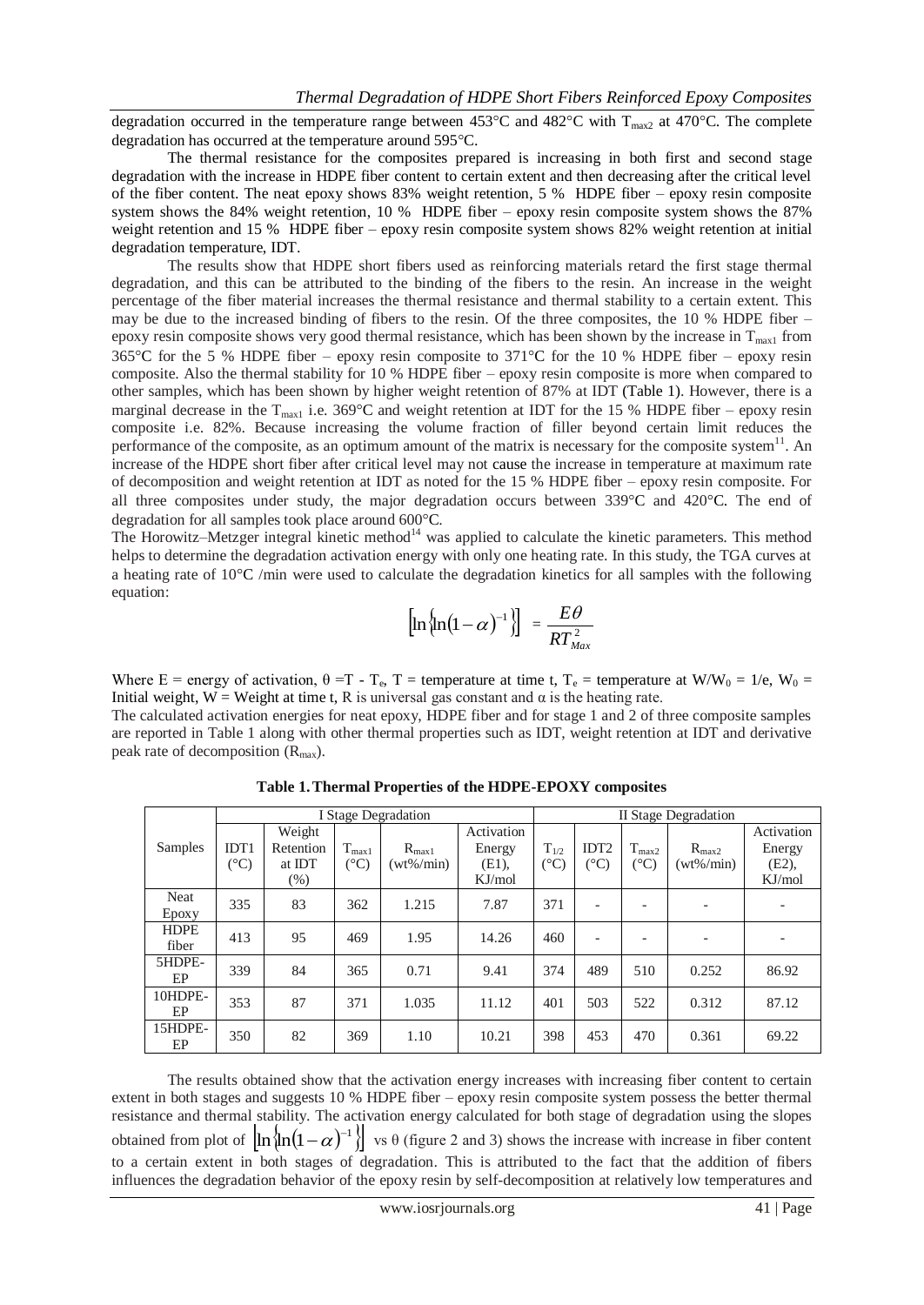then forms protective layers and releases noncombustible gases at higher temperatures to increase the thermal resistance. Further, the weight retention at IDT data (Table 1) shows the good thermal stability for 10 wt % HDPE short fiber – epoxy resin composite system with 87% weight retention at IDT which is more than other composite samples and neat epoxy. Considering the thermal degradation parameters observed in both degradation stages for these samples, it is understood that 10 % HDPE sample has a better thermal resistance and thermal stability. In general the thermal stability of all samples is in the order of  $10\% > 15\% > 5\% > 0\%$ HDPE composition. This study has revealed that there is a critical composition level beyond which the thermal resistance and thermal stability of epoxy filled with HDPE fibers does not increase.



Figure 2. Plots of  $ln[ln(1-\alpha)^{-1}]$  versus  $\theta$  for calculating the activation energies of stage I of the decomposition for all samples by the Horowitz–Metzger method.



Figure 3. Plots of ln[ln(1- $\alpha$ )<sup>-1</sup>] versus  $\theta$  for calculating the activation energies of stage II of the decomposition for 5%, 10%, 15% HDPE-Epoxy samples by the Horowitz–Metzger method.

Scanning electron microscopy analysis has indicated the good dispersion of the fibers in the matrix which can be seen from figures  $4a - d$ . The fig 4a corresponds to the brittle fracture surface of neat epoxy resin. The morphological features of other samples indicate that the introduction of HDPE fibers into Epoxy has reduced the brittleness; however beyond the critical level of fibers there is an increased hardening stress in the fibers as evidenced in micrograph of 15wt % HDPE-Epoxy composite sample (fig 4h.) which may be due to reduced volume fraction of epoxy. Even though there is an increase in thermal parameters with short fiber reinforcement, SEM of all the three composite samples show few holes due to the pulling of the fibers during the breakage of the samples indicating bonding between fibers and matrix is of physical type but not of adhesive type. The lack of wettability of matrix to penetrate the voids on fiber surface might have resulted in fiber pullout<sup>15</sup>. Figures  $4e - g$  show the magnified view of cracks along the circumference of the hole formed during the breakage due to pulling of the fiber. The circumferential cracks are observed in the holes of all the samples and the circumferential crack is stronger in the order of  $15\% > 10\% > 5\%$  HDPE. Fiber pull out in all composites have displayed adhesive type bond failure during the impact and crack length is increased with the increase in the fiber content.

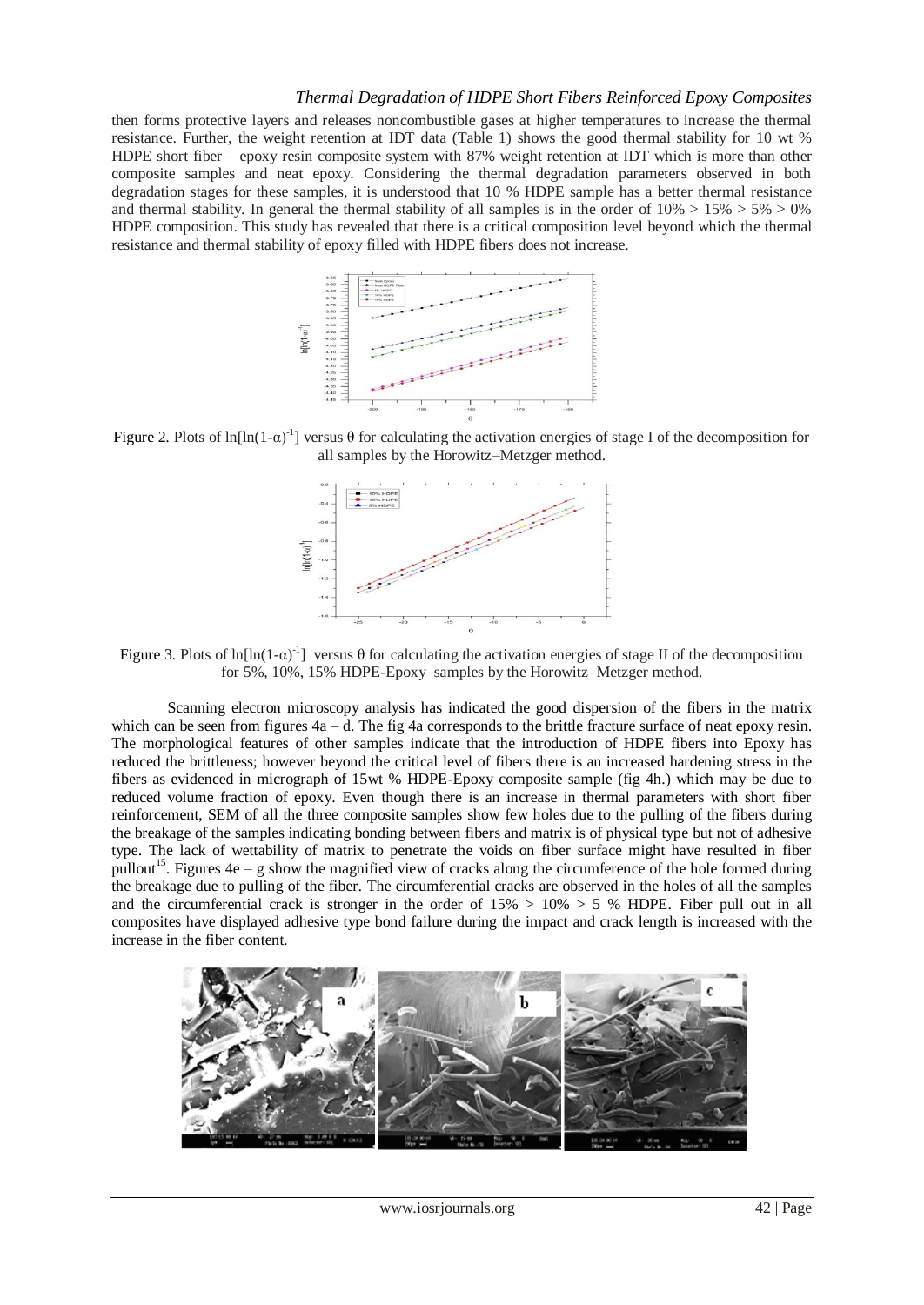

Fig. 4. SEM of fractured surface of a) Neat Epoxy, b) 5% HDPE-Epoxy, c) 10 % HDPE-Epoxy, d) 15 % HDPE-Epoxy, e) 5% HDPE-Epoxy (Magnified view of the Hole), f) 10 % HDPE-Epoxy (Magnified view of the Hole), g) 15% HDPE-Epoxy (magnified view of the hole) h) 15% HDPE-Epoxy (magnified view of fiber)

UL-94 Horizontal tests are indicative of materials applications as structural components and UL-94 Vertical tests are indicative of materials usage in electrical and electronic components. UL-94 Horizontal tests for flammability on the samples showed a burning rate 25 mm/min for neat sample and 23, 21, 20 mm for 5%, 10%, 15% HDPE short fiber reinforcements which are much less than the limiting value of 76mm/min. The materials burned with a small bright blue flame and subsequently, with a bright yellow flame, which continued to burn after removal of the ignition source. The reduction in burning rate may be due to improved interfacial bonding between matrix and fiber. However UL-94 Vertical Burning tests for these samples showed burning over 30 sec after the removal of flame with dripping which ignited the cotton kept 300mm below the sample. The materials failed for V0, V1 and V2 tests. These test results indicated that the composites can be used for structural, agricultural and decorative applications.

# **IV. Conclusions:**

An increase in the fiber content increases the thermal resistance and thermal stability of composites to a certain extent. Fibers can be added until the critical level to get thermally stable composites. The 10 % HDPE fiber – epoxy resin composite gives better thermal resistance and thermal stability because the 15 % HDPE fiber – epoxy resin composite's thermal resistance and thermal stability is marginally decreased with an increase in the weight percentage of the fiber material. The activation energy in both degradation stages increases with an increase in the fiber content to a certain extent. This is attributed to the fact that the addition of fibers influences the degradation behavior of the epoxy resin by self-decomposition at relatively low temperatures and then forms protective layers and releases noncombustible gases at higher temperatures. Marginal increase in thermal stability is further confirmed by higher weight retention at IDT for 10 % HDPE fiber – epoxy resin composite  $(87 \%)$  compared to neat epoxy  $(83\%)$ ,  $5\%$   $(84\%)$  and 15 % HDPE fiber – epoxy resin composite  $(82\%)$ samples.

Scanning electron microscopy analysis has indicated the good dispersion of the fibers in the matrix. The morphological features indicate that the introduction of HDPE fibers into Epoxy has reduced the brittleness, however beyond the optimum fraction there is an increased stress in the fibers as evidenced in micrograph of 15 % HDPE-Epoxy composite sample. Also the samples have shown physical type of binding that has led to some fiber pullout.

UL-94 Horizontal burning tests conducted on the composite samples have showed burning rate less than the limiting value; however for UL-94 Vertical burning tests, the materials have burned over 30 sec with dripping, igniting the cotton beneath the sample. These test results indicated that the composites can be used for structural, agricultural and decorative purposes.